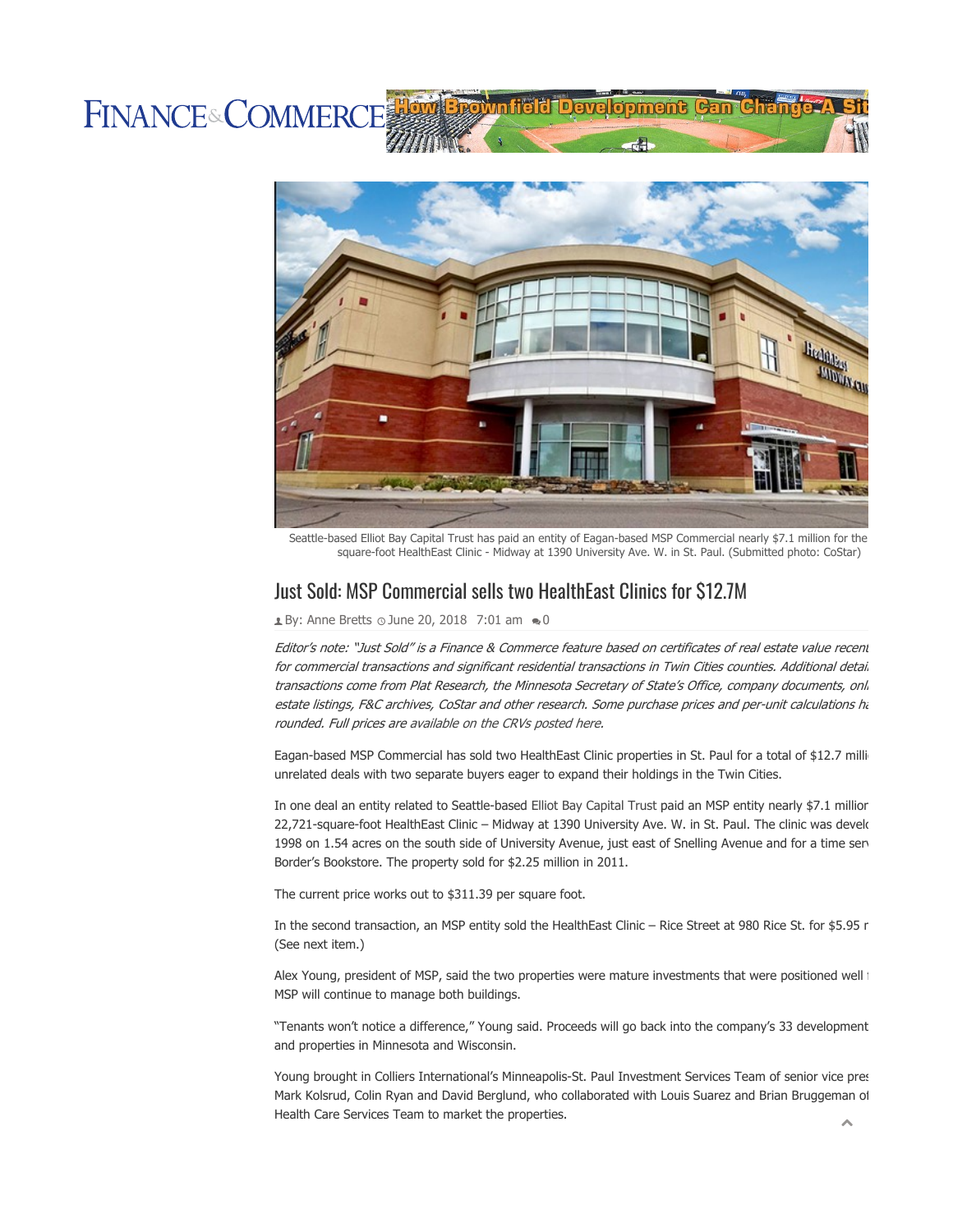"We had a ton of interest," Ryan said. Buyers from all over the country bid on the two properties, but no o able to claim both.

Elliott Bay CEO Christian Whipple said bidding on the University Avenue West property was an easy decisio

"The seller in this property was the same one that sold us our first property in the Twin Cities," Whipple sai had an existing relationship with them."

The property's location near the intersection of Snelling and University avenues is in one of the Twin Cities' development areas, Whipple said. Finally, the 2017 acquisition of St. Paul-based HealthEast Care System b Minneapolis-based Fairview Health Services improved the value of the property, he said.

"It checked all the boxes for us," he said.

As Finance & Commerce reported, Elliott Bay Healthcare Realty II LLC in December paid an MSP entity \$5. for a 21,000-square-foot Class B medical office building at 1725 Legacy Parkway E. in Maplewood. The buil leased to a U.S. Department of Veterans Affairs clinic and to Fresenius Medical Care, a dialysis provider bas Germany.

Purchase price: \$7.1 million

Price per square foot: \$311.39

Last sale: \$2.25 million in 2011

Property ID: 34-29-23-31-0018/0024

Date of deed: 5-13-18

ECRV released: 6-13-18

#### HealthEast Clinic – Rice Street sells for \$5.59 million

Description: HealthEast Clinic – Rice Street, a 15,635-square-foot Class B medical office, built in 2004 on 1.66 acres at 980 Rice St. in St. Paul

**Buyer:** Four entities related to Edgewood Real Estate Investment Trust of Grand Forks, North Dakota: EWR St. Paul Rice Street LLC, Auburn Manor Apartments LLC and West Park Trade LLC, all of Fargo, North Dakota, and Southwest 401 LLC, of San Diego



980 Rice St., St. Paul (Sub photo: CoStar)

Seller: Rice Street Professional Building LLC, an MSP entity, Eagan

Purchase price: \$5.59 million, with no down payment listed and new financing; part of a 1031 exchange

#### Price per square foot: \$357.53

The transaction: Four entities related to Edgewood Real Estate Investment Trust in Grand Forks, North I have paid \$5.59 million, or \$357.53 per square foot, for the HealthEast Clinic - Rice Street in St. Paul.

The seller was an entity related to Eagan-based MSP Commercial. The 15,635-square-foot Class B medical 980 Rice St. was one of two MSP put on the market this spring. The other building sold to a different buyer. previous item.)

"We like the tenant and we like the facility," said Jon Strinden, executive vice president and general counsel Edgewood Group LLC.

Formed in 2011, Edgewood has focused mainly on senior housing, building a portfolio of 61 senior housing properties with a mix of independent living, assisted living and memory care facilities in Idaho, Montana, N North Dakota, South Dakota, Wyoming and Minnesota. Edgewood also owns 3,740 apartment units in 48 p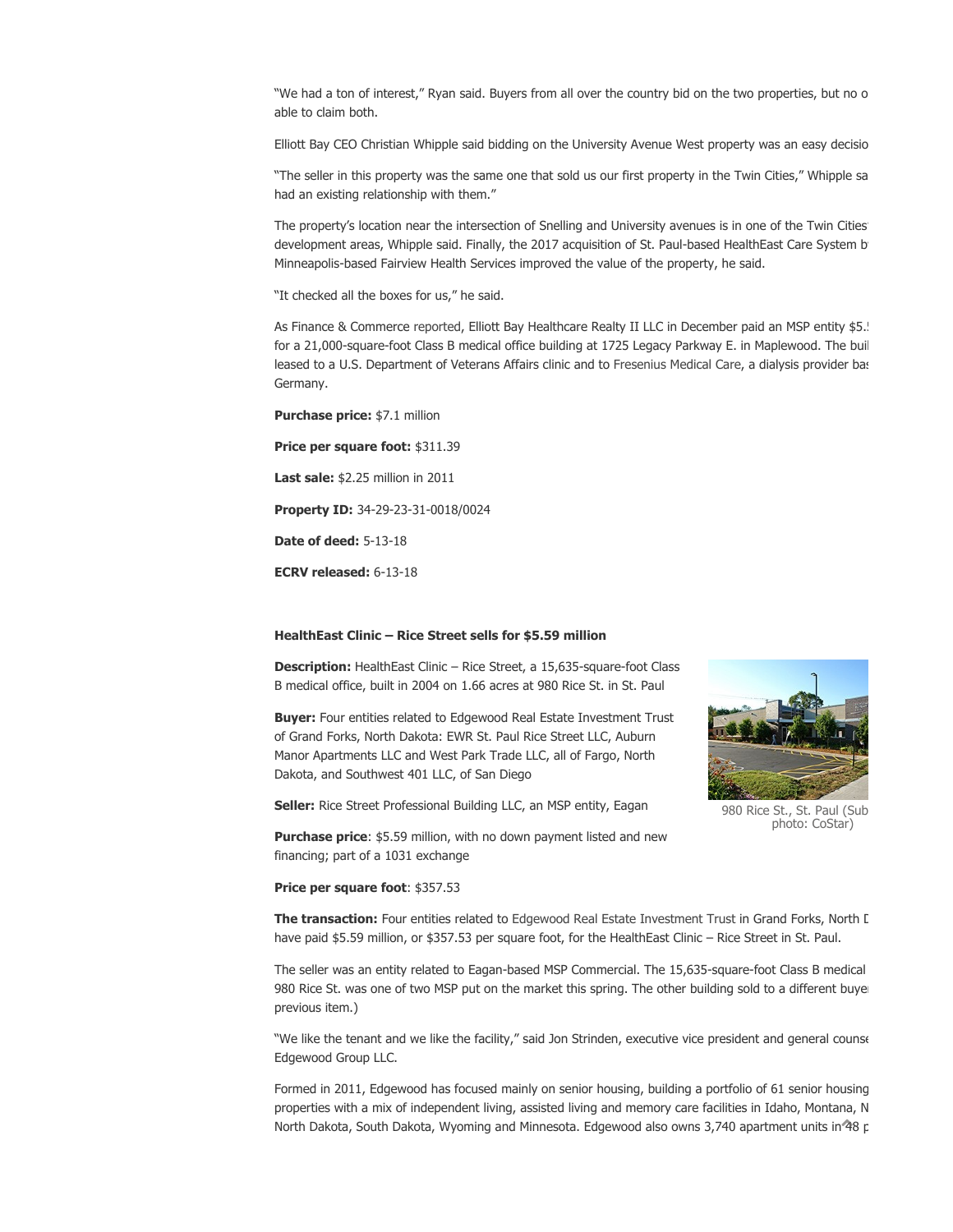in North Dakota, Minnesota, Missouri and Kansas. It owns four professional/medical office buildings. Two a North Dakota. The HealthEast building is the company's second medical office in the Twin Cities.

In 2017 the company paid \$4.1 million for a 16,494-square-foot Class C medical office built in 1980 at 1770 Hutchins Drive in Minnetonka, according to Hennepin County records.

Last sale: N/A

Property ID: 30-29-22-23-0196/0200

Date of deed: 6-8-18

ECRV released: 6-18-18

#### Main Street Office sells for \$4.7 million

Description: Main Street Office, 34,450 square feet of space at 7645 Lyndale Ave. S. in Richfield

Buyer: 2075 Ford Parkway LLC, 85 percent interest, Bloomington, and WWRE LLC, St. Louis Park

Seller: Main Street Office LLC, Richfield

Purchase price: \$4.7 million cash, part of a 1031 exchange

Price per square foot: \$136.43



7645 Lyndale St., Richf (Submitted photo: CoSI

The transaction: The owners of the bulk of space in the Main Street Corporate Center in Richfield have s new group of private investors.

Main Street Office LLC in Richfield closed June 7 on the sale of the 34,450-square-foot office on the northe corner of 77th Street and Lyndale Avenue South. The buyers are listed as Bloomington-based 2075 Ford Pa LLC, with an 85 percent interest, and WWRE LLC, based in St. Louis Park.

Stephen R. Lysen and Joe Conzemius of the Minneapolis office of CBRE represented the seller. Lysen described the transaction as a sale between private investors and declined to share information about the parties involve

The anchor tenants in the building are Weis Builders Inc. and Tushie Montgomery & Associates. Other tena include Twin City Christian Homes Inc., Avinity and Senior Living Homeownership Preservation. Hennepin li separate legal parcels as part of the complex. The sale included three parcels related to office and parking but doesn't include the parcels related to the senior housing facility that is adjacent to the office building.

Last sale: N/A

Property ID: 34-028-24-33-0152/0153/0154

Date of deed: 6-7-18

ECRV released: 6-18-18

### Related:

- Just Sold: Seattle company enters local medical market
- Fairview and HealthEast announce merger plans
- Certificates of real estate value

Tagged with: | ANNE BRETTS | JUST SOLD